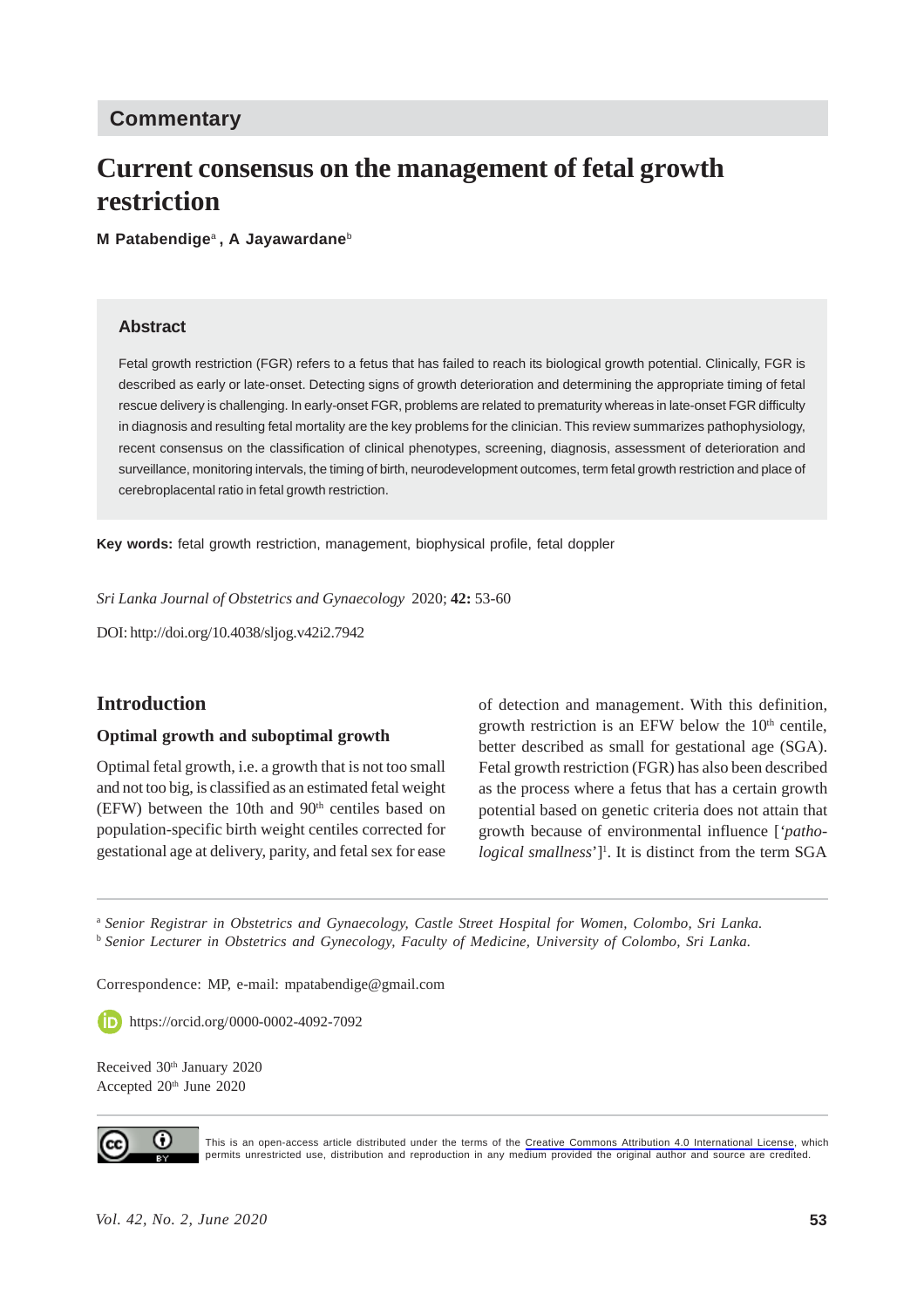which describes both *'pathological and constitutional smallness'*<sup>1</sup> . Since fetal weight depends on its gestational age, fetal dating scan has to be correct to prevent discrepancies from inaccurate dating.

SGA fetus carries an increased risk for stillbirth, and antenatal detection and recognition is inaccurate and suboptimal in most<sup>2</sup>. Antenatal recognition of FGR can halve stillbirth risk through earlier delivery of affected fetuses [fetal rescue delivery]<sup>2</sup>.

This review addresses pathophysiology, clinical phenotypes, surveillance and current consensus and new insights into the management of FGR.

#### **Pathophysiology**

#### *Early-onset FGR*

The classical concept is poor placentation leading to insufficient delivery of nutrients and oxygen to the fetus<sup>1</sup>. Uterine spiral arteries are physiologically remodelled into dilated inelastic tubes escaping maternal vasomotor control between 8-18 weeks during placenta formation, which results in a low-resistance uteroplacental circulation.

The pathophysiological pathways for defective placentation include immunological factors, endogenous vascular factors, and thrombogenic factors amongst others<sup>1</sup>. Poor placentation is associated with early-onset phenotype of both preeclampsia and FGR. Most of the women presenting with maternal hypertensive disorders before 34 weeks gestation will also have concurrent FGR. Sharing of a common placental pathology in both conditions may explain this phenomenon and thus confirming the concept of poor placentation<sup>1</sup>.

#### *Late-onset FGR*

In growth restriction presenting at later gestations, the previous association becomes less obvious. At or near term, most neonates from mothers with preeclampsia are of normal birth weight. Thus, both late FGR and late preeclampsia may be due to a different pathology<sup>1</sup>.

Hypotheses proposed include;

- 1. Secondary placental dysfunction: 'Crowded' large placenta compromising intervillous perfusion.
- 2. Maternal susceptibility hypothesis: maternal constitutional susceptibility, cardiovascular dysfunction or immunological response.

Because the term fetuses have less placental reserve capacity and require comparatively more oxygen and nutrients, the interval between the onset of the disease and the subsequent adverse outcome is shorter and less predictable<sup>1</sup>.

Late-onset FGR is a challenge to predict and harder to distinguish from pregnancies with normal growth. The defective placental maturational process leading to placental hypo-perfusion and late-onset FGR is difficult to diagnose because the size of the fetus and accompanying parameters may not be abnormal and further complicated by combinations and intermediate types<sup>1</sup>.

#### **Clinical phenotypes**

FGR evolves from a preclinical phase to a clinically obvious phase of growth delay and may eventually lead to fetal hypoxia3,4. Reduced growth due to decreased transplacental nutrient supply, gas transfer, and waste removal affect reserves, reflected in reduced fetal liver size and consequently abdominal circumference (AC) first, and subsequent head growth and finally affecting the entire body3,4. Abnormal placental perfusion in the maternal compartment results in increased blood flow resistance in the uterine artery, which is reflected in the Doppler flow-velocity waveform3,4. Abnormal perfusion of the fetal villous vascular tree is associated with decreased umbilical artery end-diastolic velocity (EDV) proportional to the degree of flow impairment<sup>3,4</sup>. Abnormal oxygen diffusion across the villous membrane leading to lower fetal arterial oxygen saturation  $(PaO<sub>2</sub>)$  is associated with an attempted increase of blood supply through a decrease in middle cerebral artery (MCA) blood flow resistance<sup>3,4</sup>.

Management challenges in early FGR and coexisting maternal hypertensive disease include iatrogenic prematurity whereas, in late FGR, difficulties in diagnosis and surveillance leading to unanticipated stillbirth are the primary issues.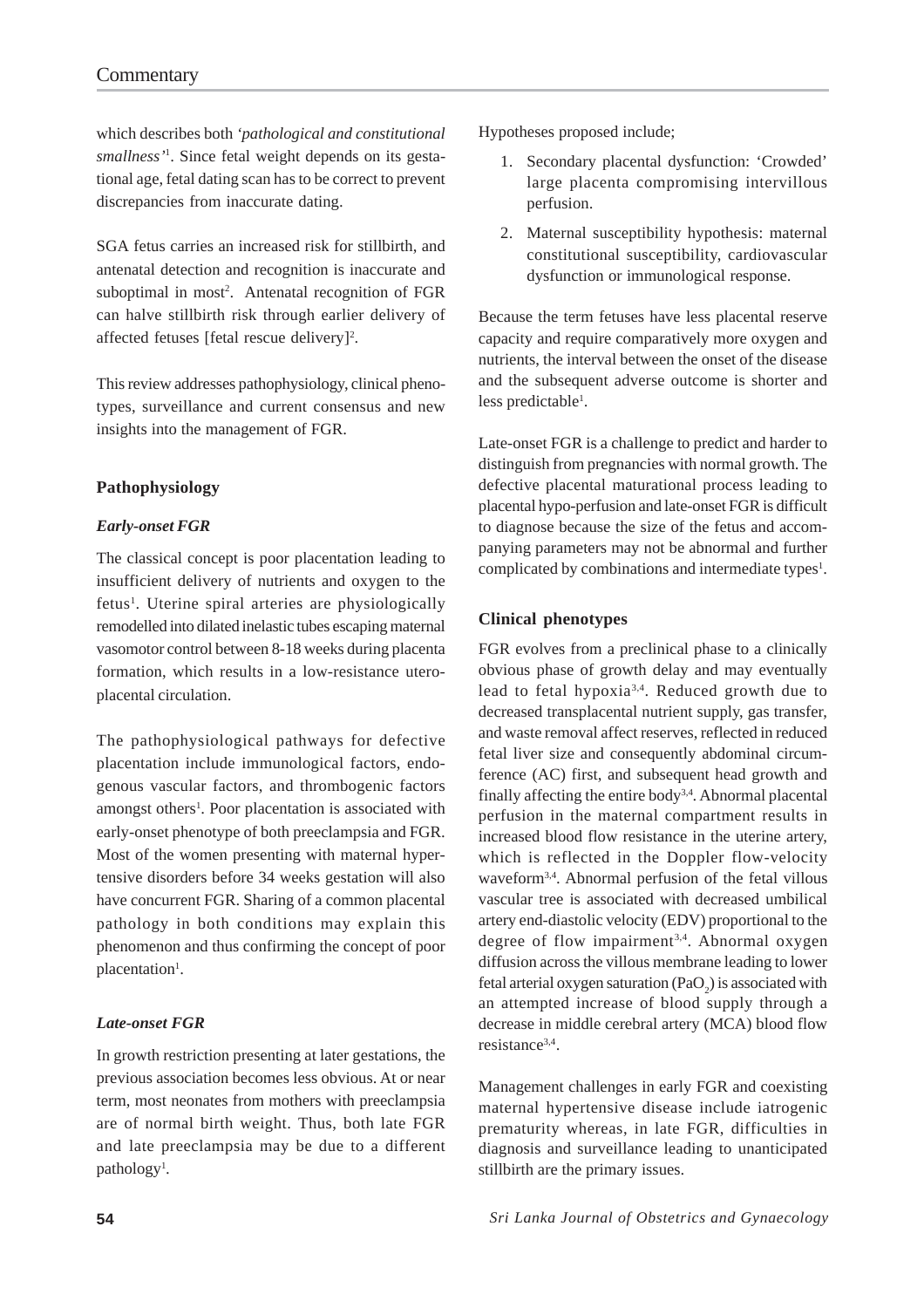# **Screening**

This is based on clinical findings correlated with ultrasound fetal biometry. Traditional clinical assessment of risk is based on medical and obstetrics history, abdominal palpation for fetal size and symphysis-fundal height (SFH) marked serially over a centile chart. Risk assessment can be done through detailed history according to a recommended standard such as RCOG algorithm or Growth Assessment Protocol algorithm<sup>2,5</sup>. Leopold's Maneuvers are used to estimate the fetal size. However, its ability to predict fetal weight is low, only 30% SGA fetuses will be detected<sup>6</sup>.

SFH is the most commonly used screening tool for SGA. SFH should be plotted against the gestational age starting from 24 weeks, then 28 weeks, then two weekly up to 36 weeks and weekly thereafter. SFH has a low sensitivity of 27-76% in predicting SGA, which means it potentially fails to identify over 70% of pregnancies affected by SGA<sup>7</sup>. This is important to consider in counselling of pregnant women<sup>7</sup>. In clinical practice, the SFH measurement should not be carried out in isolation and the combination of other clinical findings, medical conditions, and previous obstetric history, together will contribute to estimating the likelihood of being at risk for SGA. A higher specificity (>80%) of SFH indicates that few pregnancies which are not characterized by SGA, are referred for ultrasound evaluation<sup>7</sup>.

Serial SFH helps to predict the need for ultrasound parameters by lagging of fundus in a plotted chart with gestation specific centile curves. The sensitivity of SFH can be improved to 48% by using the customized charts [adjusted for physiological variables such as height, weight, parity, and ethnic origin] for the particular population, which reduces referrals for ultrasound assessment<sup>2</sup>. Customized charts also improve EFW assessment and reduce the false-positive diagnosis of SGA2 .

World Health Organization (WHO) charts, GROW (Gestation Related Optimal Weight) charts, INTERGROWTH-21st project is all different project towards standardizing of customized charts. WHO and GROW charts are widely accepted in clinical practice<sup>2</sup>. GROW charts are useful when looking at subgroups within the population, e.g. maternal size. There is a better correlation between SGA defined by customized centiles and perinatal mortality than any population-

based standard. GROW charts also improve the definition of SGA in multi-ethnic populations by reclassification of fetuses as normal growth according to customization<sup>8</sup>. These reclassified fetuses had the same perinatal mortality risk as to the general, non-SGA population further emphasizing the value of customized charts<sup>8</sup>.

The INTERGROWTH-21<sup>st</sup> project has been introduced as a one-size-fits-all standard for birth weight<sup>9</sup>. The INTERGROWTH-21<sup>st</sup> project was a large-scale, multicountry study that measured fetal growth of babies in utero and at birth, in mothers in whom environmental, social, medical and pregnancy conditions were optimal<sup>10</sup>. It followed low risk, well-nourished mothers, in eight countries and was therefore meant to provide an optimal standard for all pregnancies $9,10$ . The INTERGROWTH-21st findings challenge the acceptance of customized fetal growth charts in the UK and elsewhere<sup>10</sup>. Adjusting growth expectations for ethnicity has no biological basis and risks normalizing suboptimal growth in disadvantaged groups $10$ . However, this concept has been challenged on theoretical grounds $1,11$  and when applied to detailed multi-ethnic maternity data sets, it performed poorly compared to a customized standard $2,12$ .

## **Diagnosis**

Serial ultrasound biometry and Doppler to confirm compromised circulation is the gold standard to diagnose FGR. Once diagnosed, monitoring is from umbilical Doppler flow (UAD), ductus venosus (DV) and middle cerebral artery (MCA) blood flow patterns. The combination of fetal biometry and UAD is the best available tool for the identification of an FGR fetus<sup>5</sup>. Uterine artery Doppler (UtAD) screening can be performed in 'high risk' cases [Thrombophilia, Previous FGR/Pre-eclampsia]. UtAD offers early evidence to prescribe low-dose aspirin in the first trimester and 85% sensitivity to predict SGA in the second trimester (22-23 weeks) in high-risk women. However, in 'low risk' mothers and after 24 weeks, it has limited predictive accuracy. Diagnosis can be based on fetal biometry alone or by considering UAD or MCA Doppler indices. Abdominal circumference  $(AC)$  less than  $10<sup>th</sup>$  centile has the highest sensitivity for the diagnosis of SGA, whereas EFW less than the  $10<sup>th</sup>$  centile is more specific<sup>13</sup>. Therefore serial EFW measurements are better than serial AC in detecting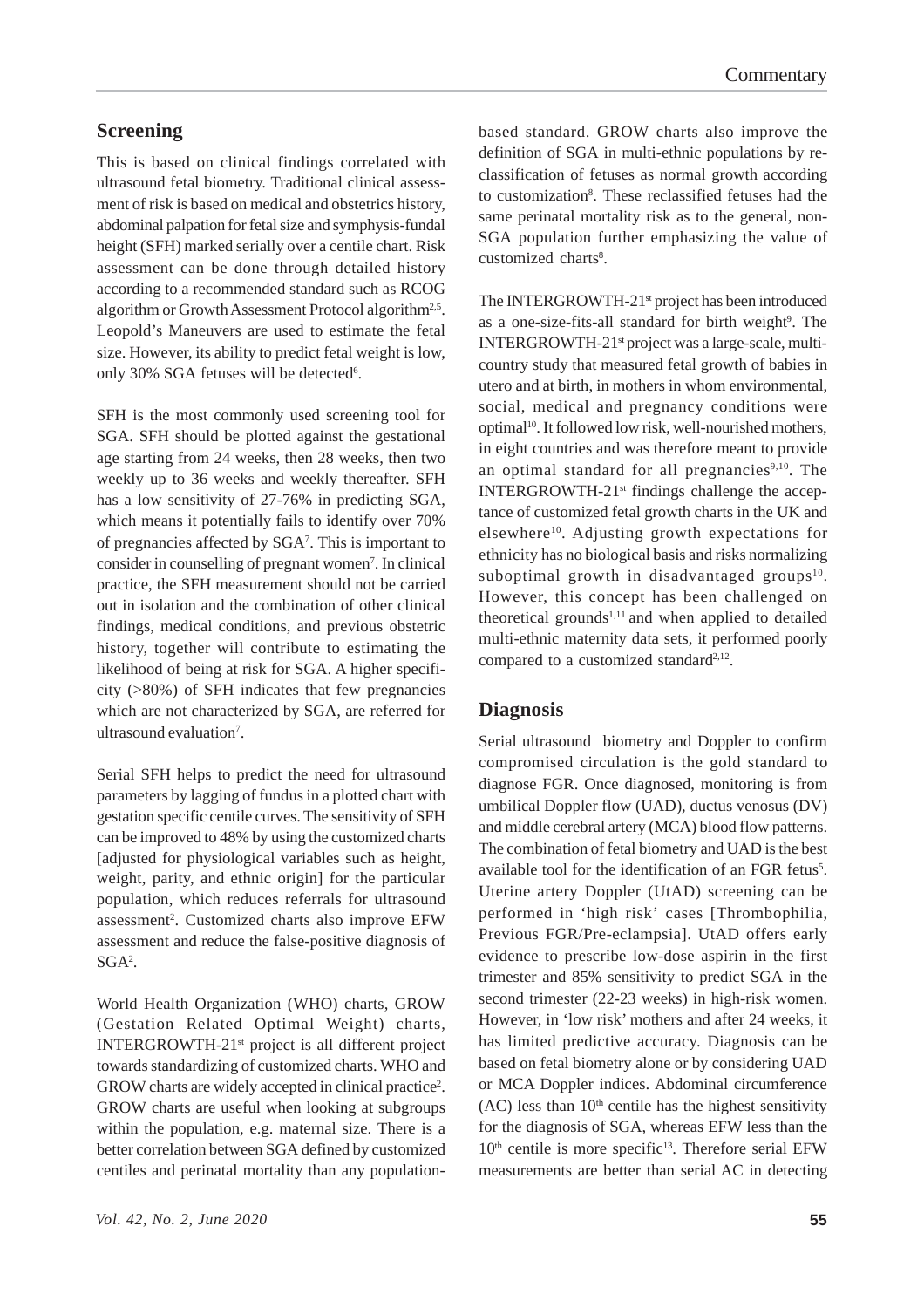additional FGR,13. However, this has to be balanced against the potential  $+/- 10\%$  margin of error in estimating EFW at term using ultrasound<sup>2</sup>.

The diagnostic cut-off for SGA is generally accepted as below  $10<sup>th</sup>$  centile. One disadvantage of this cut-off is the inclusion of a variable number of constitutionally small ("normal") fetuses that do not require surveillance<sup>2</sup>. These otherwise normal constitutionally small babies have comparable perinatal mortality to that of the normal population<sup>2</sup>. EFW less than  $3<sup>rd</sup>$  centile or a decreased AC is more likely to identify "true FGR". The disadvantage of taking  $3<sup>rd</sup>$  centile for cut-off is less severe form of FGR at risk for deterioration will be missed with the resulting risk of increased stillbirth. A combined consensus has been agreed on for diagnosis<sup>14</sup>.

Although placental pathology does not support such clear-cut division, expert opinion considers FGR presenting before 32 weeks as "early-onset" and after 32 weeks as "late-onset" (Table 1). An estimated fetal weight less than the tenth percentile in association with an elevated umbilical artery Doppler index, a decreased middle cerebral artery Doppler index or a decreased cerebroplacental ratio (CPR) should be considered as evidence of FGR<sup>3</sup>. Early-onset and late-onset FGR represent two distinct clinical phenotypes of placental dysfunction. According to the Internal Society for Ultrasound in Obstetrics and Gynaecology (ISUOG) definition of FGR, "AC/EFW crossing centiles" can be defined as crossing  $> 2$  quartiles or  $50<sup>th</sup>$  centile as long as it occurs in a SGA fetus  $(AC/EFW < 10<sup>th</sup>)$ centile) and/or in combination with a low CPR or elevated UAD Pulsatility Index<sup>14</sup>.

| Early-onset growth restriction<br>(in the absence of fetal anomalies) | AC or $EFW < 3^{rd}$ centile or absent EDF in the<br>umbilical artery<br>or<br>1) AC/EFW <10 <sup>th</sup> centile combined with<br>2) Uterine artery $PI > 95th$ centile and/or<br>3) Umbilical artery $PI > 95th$ centile                   |
|-----------------------------------------------------------------------|-----------------------------------------------------------------------------------------------------------------------------------------------------------------------------------------------------------------------------------------------|
| Late-onset growth restriction<br>(in the absence of fetal anomalies)  | AC or $EFW < 3rd$ centile<br>or<br>At least two of three of the following:<br>1) AC/EFW <10 <sup>th</sup> centile<br>2) Crossing centiles <sup>*</sup> of more than two quartiles<br>on growth centiles<br>3) CPR $<$ 5 <sup>th</sup> centile |

## **Table 1. Consensus-based definitions for early and late fetal growth restriction**

\*AC/EFW crossing centiles can be defined as crossing > 2 quartiles or 50<sup>th</sup> centile as long as it occurs in a SGA fetus. *AC, abdominal circumference; CPR, cerebroplacental ratio; EDF, end-diastolic flow; EFW, estimated fetal weight; PI, pulsatility index.* Source: Adapted from Gordijn et al<sup>14</sup>.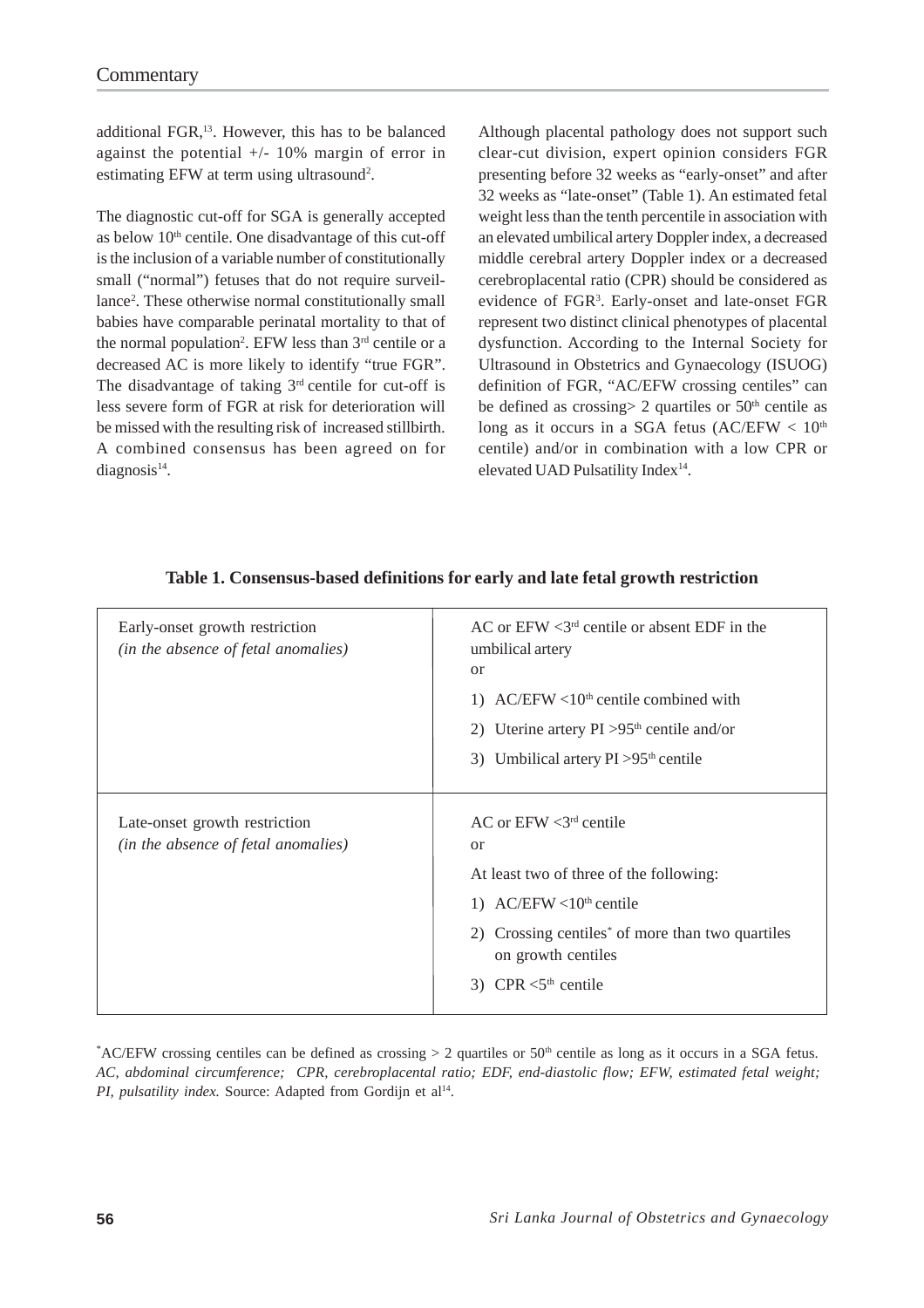#### **Assessment of the degree of fetal deterioration**

Gestational age is a critical determinant in decision making. Fetal surveillance tests are applied in pregnancies with suspected FGR to estimate the risk for hypoxia, prelabor acidosis, and antepartum stillbirth, as well as the clinical deterioration. An accurate estimation of hypoxia/ acidosis is important to predict fetal compromise, risk of stillbirth and therefore the timing of delivery<sup>3,4</sup>. Doppler indices and biophysical profile (BPP) provide estimates for pre-labor acidosis.

Integrated multimodal fetal testing is probably the way forward compared to the elusive single best test of fetal well-being. Tests include kick count charts, clinical examination, Doppler parameters, and BPP. Abnormal umbilical flow patterns indicate an increased risk of hypoxia and acidosis. Fetal acidosis is directly proportional to the reduction in umbilical artery EDV with acidosis highest in reversed flow in end-diastole. However umbilical artery Doppler alone as a single test is not justified due to the wide range of pH distribution and additional Doppler indices are indicated depending on the gestation.

DV Doppler and presence of 'a' wave for forwarding blood floware indicated up to 32 weeks for fetuses with absent or reversed umbilical artery Doppler indices. MCA Doppler has limited accuracy to predict acidosis before 32 weeks and adverse outcomes and should not be used to time delivery in early FGR. Beyond 32- 34 weeks, the umbilical artery waveform may be normal with developing acidosis. Therefore, better predictors for fetal hypoxia and deterioration is MCA PI and cerebroplacental ratio (CPR) beyond 32 weeks, which is considered as abnormal if less than  $5<sup>th</sup>$  centile.

BPP shows a reliable and reproducible relationship with the fetal pH, irrespective of gestational age<sup>3,4</sup>. Each component in BPP is independently altered by hypoxia and it takes minimum 30 minutes of work to assess one fetus3,4. It can be combined with computerized CTG (cCTG). Abnormal CTG is associated with a wide range of pH values, unlike cCTG. However, cCTG as a stand-alone test in FGR offers limited accuracy. BPP parameters (especially loss of tone) have a narrower pH distribution in acidosis when compared to Doppler<sup>3,4</sup>. BPP alone has limited utility in the prediction of longitudinal deterioration, which is better assessed with Doppler<sup>15,16</sup>.

#### **Selection of the monitoring intervals**

Fetal surveillance is indicated to prevent stillbirth and irreversible fetal deterioration by early detection of prelabor acidosis and carry out a fetal rescue delivery balancing against neonatal morbidity and mortality of preterm birth. The consensus is based on expert opinion due to a lack of high-quality evidence to guide practice3 . Once FGR is diagnosed, longitudinal surveillance starting at 24 to 26 weeks with integrated multimodal fetal testing, including multi vessel Doppler assessment, fetal heart rate analysis, and BPP is considered best practice3,4. It is expected that the combination of these tests improves the prediction of acidosis and stillbirth compared with single tests as outlined above.

In early FGR, fetal needs are less and allow a relatively chronic course leading to a small baby. Fetal deterioration typically evolves from abnormal umbilical artery Doppler studies to brain-sparing, then abnormal ductus venous Doppler, abnormal cCTG, and finally, abnormal BPP. The rate of progression is determined by the interval between diagnosis to loss of umbilical artery EDV which typically takes four to six weeks. Once forward velocities in the DV Doppler become absent or reversed, fetal survival of longer than one week is unlikely<sup>17</sup>.

In late FGR, risk of terminal deterioration and unanticipated stillbirth is high, warranting closer surveillance. There are no evident Doppler changes in the precordial veins [pre-load to the fetal heart] and brain sparing may be the only observed Doppler sign of hypoxia. The new onset of Doppler abnormalities signals to expedite the birth<sup>3,4</sup>. Closer surveillance is required after 34 weeks because more fetal needs, less placental reserve and less time to adapt.

#### **Planning birth**

Gestational age should be the intervention threshold. Neonatal survival, more importantly neurologically intact survival, improves with gestational age. Planning birth is a decision taken after balancing the risks and benefits of birth compared to the continuation of pregnancy.

1. 24 to 26 weeks: Even with the best available care, the survival rate of growth-restricted neonates average less than 50%18. In the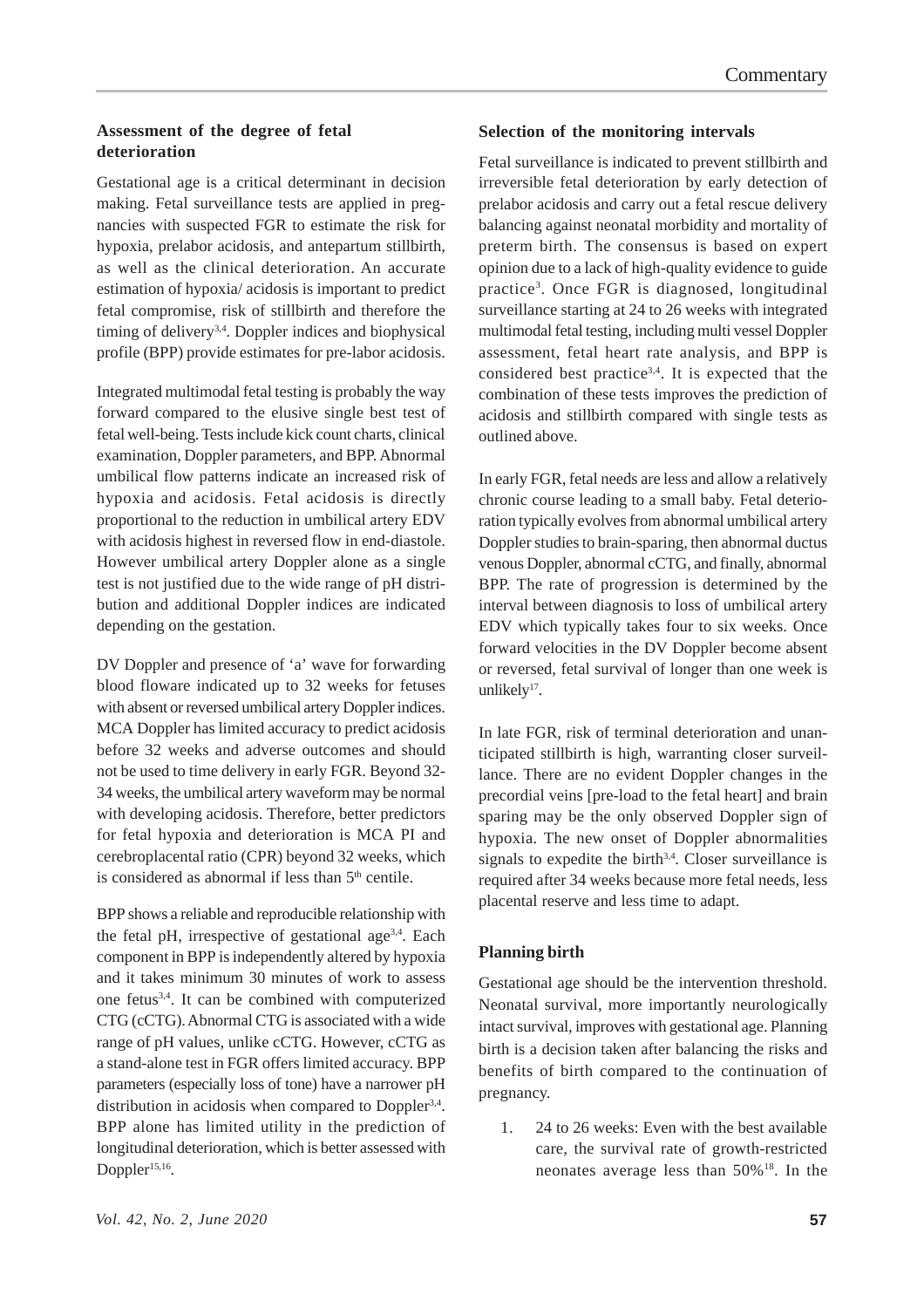surviving babies, risks for major neonatal morbidity is high as 80%. The survival rates exceed 50% once the EFW exceeds 500 g and/or when 26 weeks have reached. Delivery at this age is more commonly due to maternal life-threatening conditions such as severe preeclampsia than FGR.

- 2. 26 to 28 weeks: Neonatal survival exceeds 50%. However, intact survival (survival without prematurity-related morbidity) at 26 to 27 weeks remains around 30%. Ductus venous Doppler abnormalities are not considered as an indication to birth until 28 weeks<sup>3</sup> while abnormal BPP  $(< 6/10)$  is an indication for delivery. Each day in utero increases neonatal survival by a median of  $2\%$ <sup>3</sup>.
- 3. 28 to 32 weeks: Neonatal survival exceeds 70% at 28 weeks and increases to more than 90% at 32 weeks. Fetal deterioration of venous Doppler parameters may be tolerated as long as DV flow is forward. Reversal of the DV a-wave before delivery reduces the chance of neonatal survival. Persistence of this abnormality beyond one week carries a significant risk for stillbirth. For this reason, the presence of a DV reversed a-wave is generally considered an indication of intervention from 28 weeks. However, birth before 30 weeks gestation still carries a significantly higher risk for adverse neurodevelopment at age two because of neonatal complications and their impact on motor development. Each day in utero increases neonatal survival by a median of 1%. These conclusions were based on TRUFFLE and GRIT trials and their follow up data19,20,21,22. Although there is no difference in neonatal mortality between immediate and deferred deliveries, due to a significant difference in morbidity in an immediate delivery group of early FGR, delaying at least up to 32 weeks is generally advocated based on these TRUFFLE and GRIT data<sup>19,20,21,22</sup>.
- 4. 32 to 34 weeks: Cerebral circulation gains an additional structural layer reducing cerebral haemorrhage risk during this period. This reduction has a measurable impact on motor

development at age three. Administration of antenatal steroids has an added benefit in reducing respiratory morbidity and cerebral haemorrhage, and babies who have received steroids have improved survival. Evidence suggests that neurodevelopment is also improved by the administration of steroids<sup>23</sup>. Umbilical artery absent/reversed EDV is generally considered an indication for birth from 32 weeks onwards.

- 5. 34 to 38 weeks: Gain in survival as well as neonatal morbidity is minimal. However, up to 38 weeks gestation, the rate of neonatal admissions to the NICU is still significantly greater for FGR infants. Umbilical artery absent/reversed EDV is an indication of delivery from 34 weeks onwards. MCA Doppler is considered the best predictor of fetal adaptation to hypoxia, and some guidelines recommend the use of this parameter to time delivery in fetuses with normal umbilical artery Doppler<sup>5</sup>.
- 6. After 38 weeks: Neonatal adverse events in SGA infants are negligible and, accordingly, on-going pregnancy must be weighed carefully against the risks of unanticipated stillbirth if the patient remains undelivered. DIGITAT study has shown among women with suspected FGR at 36-41 weeks, a policy of labour induction affects neither the rate of adverse neonatal outcomes nor the rates of instrumental vaginal delivery or caesarean delivery, indicating that both approaches are  $acceptable<sup>24</sup>$ . PROBAAT study group has shown that the use of Foley catheters for labour induction offers a better outcome compared to prostaglandins for FGR fetuses $25$ . The consensus from the DIGITAT trial is that the optimum time for induction in SGA with normal Doppler study is around 38 weeks because it is associated with the lowest neonatal morbidity and seems to minimize the risk of stillbirth<sup>26</sup>.

Between 24 and 34 weeks, a single course of steroids should be given over 48 hours if birth is being considered in the next seven days. Magnesium sulphate for fetal neuroprotection needs to be considered before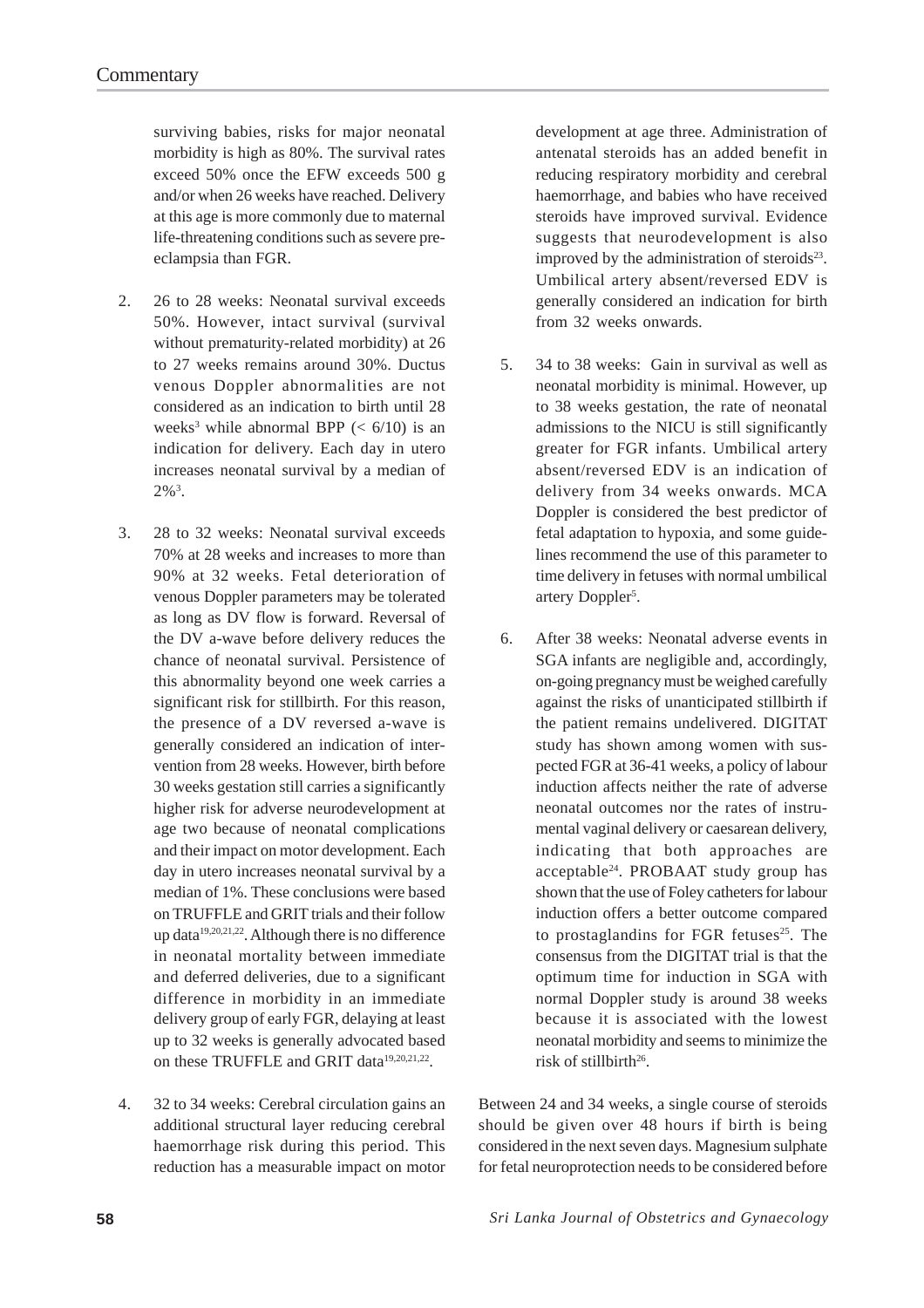34 weeks which halves the risk of cerebral palsy. Birth should be planned at a centre with neonatal intensive care facilities and mode of delivery depends on the severity of fetal compromise, along with other maternal and obstetric factors. In FGR cases with abnormal UAD, induction of labour can be offered, but the rate of emergency caesarean birth is high. Because of the increased risk of intrapartum asphyxia in FGR, continuous FHR monitoring is recommended from the onset of uterine contractions.

# **Neurodevelopmental outcomes in FGR**

In early FGR, particularly before 28 weeks, gestational age at birth and birth weight are the most important predictors for poor neurodevelopment, advanced cardiovascular deterioration, and ICH leading to psychomotor retardation. Whereas in late FGR, gestational age at birth is a smaller contributor and other main predictors have yet to be defined. It mainly affects behavioral rather than motor development.

# **Cerebroplacental ratio and 'term FGR'**

Many groups have suggested the CPR as a functional marker of failure to reach growth potential at or near term26. Low CPR, regardless of the fetal size, is independently associated with the need for operative birth for presumed fetal compromise and neonatal unit admission at term26. Rising evidence proposes that CPR as a marker of impaired fetal growth velocity and adverse pregnancy outcome, even in fetuses whose size is considered "appropriate for gestational age" using conventional fetal biometry<sup>26,27</sup>. Therefore it is wise to apply CPR at 40 weeks assessment of lowrisk pregnancies with fetal biometry to assess the suitability to wait a few more days without intervention.

# **Conclusion**

Early FGR is associated with significant uteroplacental blood flow abnormalities and abnormal cardiovascular findings with evolving deterioration. In contrast, late FGR is not dominantly associated with placental vascular blood flow abnormalities and shows minimal signs of deterioration making it difficult to predict. EFW below the  $10<sup>th</sup>$  centile with co-existing UAD and/ or MCA Doppler flow and/or CPR abnormalities can identify a small fetus with pathological growth restriction requiring antenatal surveillance and planning delivery. Gestational age is the primary determinant as the threshold for intervention in planning delivery. Decision of timing of delivery is a balanced decision after considering fetal risks of continuing pregnancy and neonatal risks after delivery.

# **Author Declarations**

*Competing interests:* The authors declare that they have no competing interests.

*Funding:* No funding sources received.

*Authors' Contributions:* First author, MP did the conception, design, data collection, analysis and writing/editing of the paper and he is the principal author for this work. Author AJ participated in writing and editing of the paper. Both authors approved the final manuscript to be published.

## **References**

- 1. Lees C, Visser GHA, Hecher K. Placental-Fetal Growth Restriction. Cambridge University Press 2018: Cambridge CB2 8BS, United Kingdom 978- 1-107-10139-5.
- 2. Williams M, Turner S, Butler E, Gardosi J. Fetal growth surveillance – Current guidelines, practices and challenges. Ultrasound 2018; 26(2): 69-79.
- 3. Seravalli V, Baschat AA. A uniform management approach to optimize outcome in fetal growth restriction. Obstet Gynecol Clin North Am. 2015; 42(2): 275-88.
- 4. Baschat AA. Planning management and delivery of the growth-restricted fetus. Best Pract Res Clin Obstet Gynaecol. 2018; 49: 53-65.
- 5. Royal College of Obstetricians and Gynaecologists. The Investigation and Management of the Smallfor-Gestational-Age Fetus. Green-top Guideline No. 31. 2014.
- 6. Tejani N, Mann LI. Diagnosis and management of the small-for-gestational-age fetus. Clin Obstet Gynecol 1977; 20: 943-55.
- 7. Pay AS, Wiik J, Backe B, Jacobsson B, Strandell A, Klovning A. Symphysis-fundus height measurement to predict small-for-gestational-age status at birth: a systematic review. BMC Pregnancy Childbirth. 2015; 15: 22.